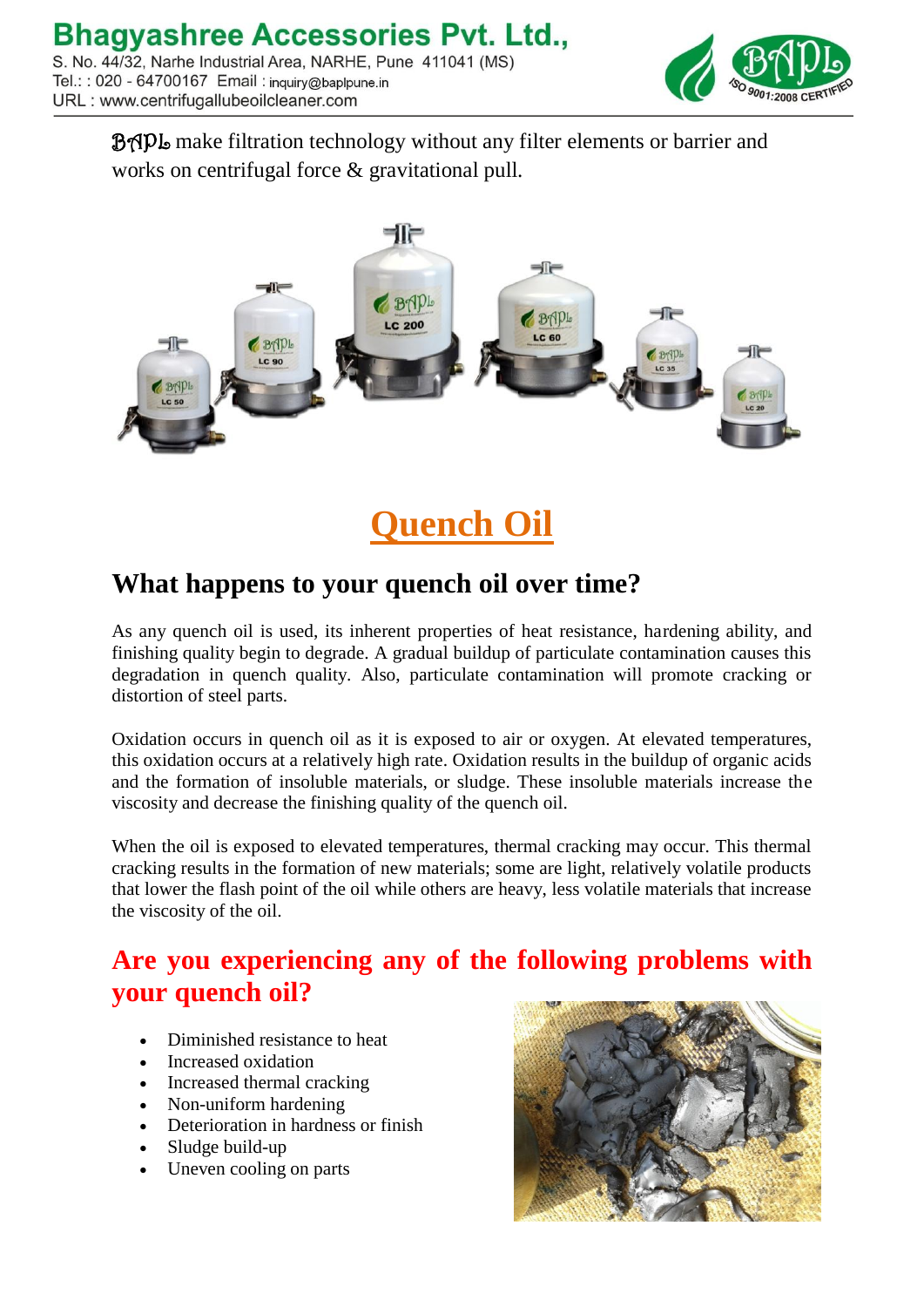## **Solution:** *BAPL make Centrifuge Filtration Systems*



Particulate contamination does not mean that your quench oil must be disposed of and replaced. BAPL Centrifuge Filtration removes the particulate from the quench oil, and thus extends the life of the fluid. BAPL Centrifuge removes both fine and gross contamination, which will reduce part-cracking and distortions, promote uniform hardening, and improve finish quality.

For offline filtration, we provide the complete trolley mounted centrifuge unit in various ranges for the easy installation and for easy portability.





## **Centrifugal Lube Oil Cleaner Working Principle**

Centrifugal Lube Oil Cleaner operates on the Hero turbine principle.

Oil enters the centrifuge under pressure and passes into the rotor through hollow rotor shaft. The oil pressure and flow is converted in rotational energy as the oil escapes through the jets, producing speed to 6000 RPM and above. The resultant centrifugal force removes dirt from the engine oil depositing it on the inner wall of rotor in a dense cake form. Clean oil drains back directly to the engine oil sump by gravity.



*OUR OEM SUPPLY TO Cummins India Ltd, Mahindra & Mahindra, Kirloskar Oil Engines Limited, Greaves Cotton, BEML and for industrial filtration to Thermax Limited.*